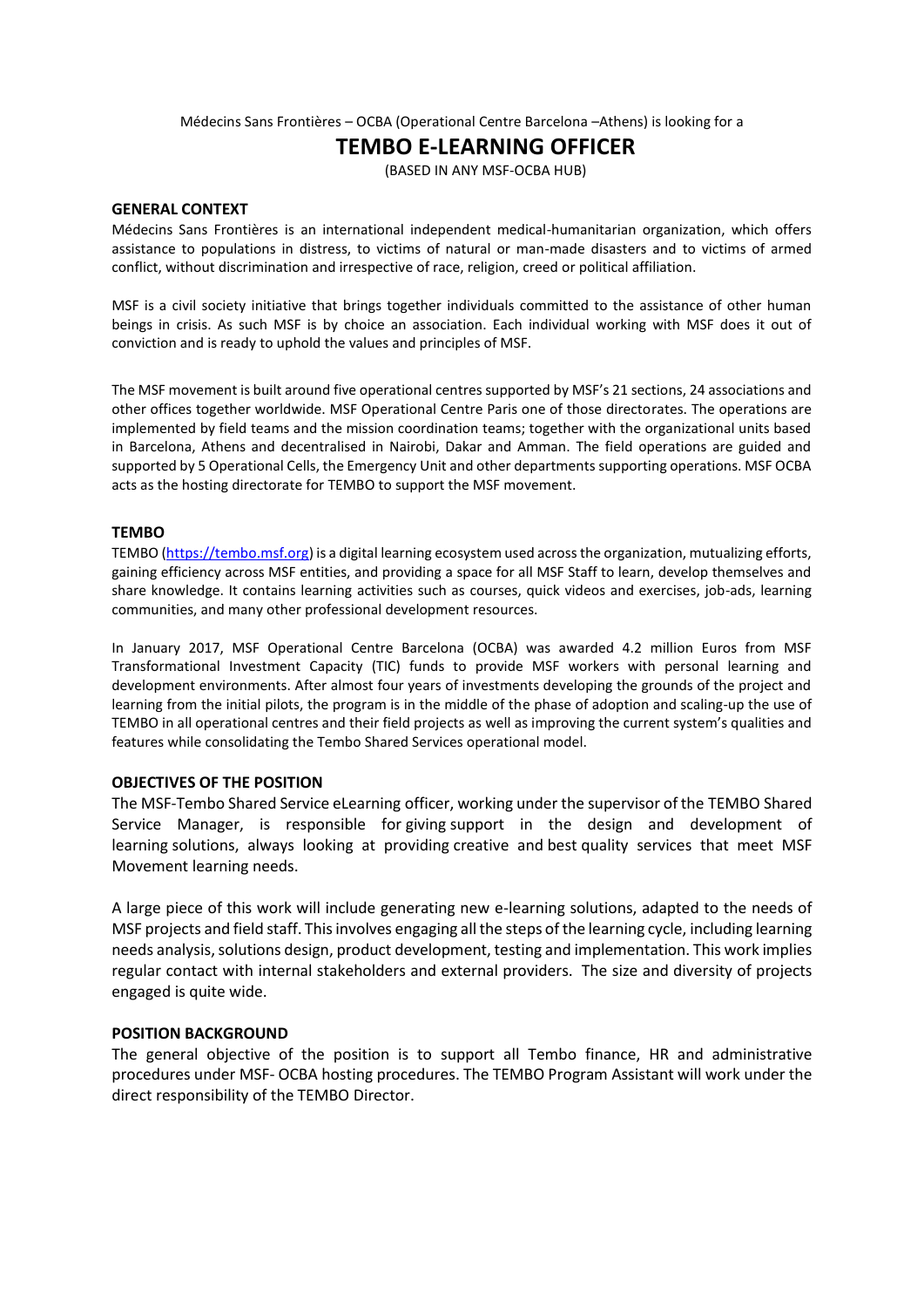### **MAIN RESPONSIBILITES**

## **Learning Development and Implementation**

- Participates as instructional designer within a multidisciplinary working team
- Participates in the definition of user needs using different methodologies
- Collaborates in having always user information to be able to adapt learning solutions
- Supports design and development of learning materials and resources
- Participates in the selection of the best learning technology or solution that best fits learning goals (taking into account both pedagogical and technological matters)
- Participates actively in the production of learning material of different type (videos, SCORM objects, documents, images, infographics and others
- Integrates learning material into the TEMBO Digital Learning Ecosystem
- Develop the rapid prototype and programmed working model upon which the final product is based
- Participates in the maintenance and update of ongoing learning solutions
- Use and maintain design documents, course content and lists of media elements
- In collaboration with team members and stakeholders designs innovative learning products and services
- Carries out research on different topics such as learning approaches, evaluation methods, virtual and online simulations, etc.

## **Management**

- Manages the Tembo e-learning platform for the creation or modification of courses
- Some contents can be subcontracted to external providers (videos, graphics), ensuring adequate pricing and the fulfilment of deliverables in time and with the expected quality.
- Participates in the creation of resources to improve the development of learning materials, such as trainings, guidelines, tools or templates.
- Works closely with Tembo MSF internal partners in order to support them in the different stages of the learning development and implementation process
- Works very close to the subject matter expert in the definition of learning materials and resources
- Evaluates learning actions effectiveness considering the different indicators defined at different levels: Service, Learning Action, etc.

# **SELECTION CRITERIA**

# **Education and experience**

- Bachelor's Degree in Educational Psychology, Pedagogy, Educational or Learning Sciences or e-learning related fields.
- Experience carrying out e-learning projects and similar tasks described above
- Highly skilled in the use of technological tools that can be used for educational purposes.
- Experience in designing and implementing training strategies
- Solid technical background, with understanding or hands-on experience in learning environment development, MOOC´s and/or keeping up-to-date with latest eLearning Trends in the industry
- Experience in working for a diverse, non-technical, and geographically spread organization
- Experience in Agile Methodologies, Design Thinking and UX is an asset
- English as working language, French and Spanish desirable